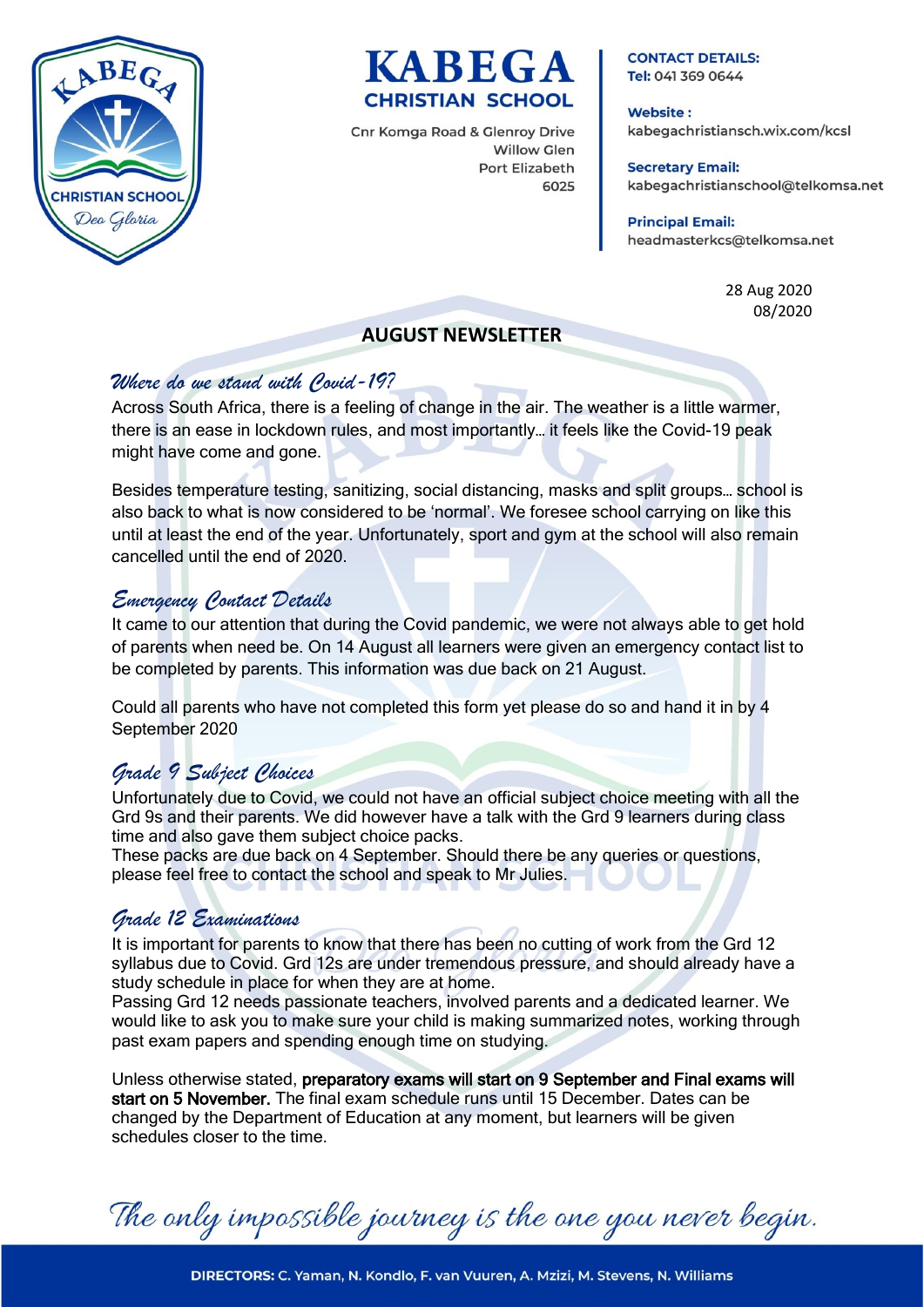# *School Contracts per year*

Due to the nature of the uncertain times we are living in, parents will be required to complete a school contract every year. School contracts will be sent out for next year shortly. Please complete them as soon as possible. Learners will not be accepted as coming back without the contract being handed in.

### *Do we have anymore holidays?*

School holidays for the rest of the year will look as follows:

- 
- Long Weekend: 24 27 September 2020 Week Break: 26 – 30 October 2020

## *The school fee situation*

According to the Schools Act, the payment of school fees is a statutory debt. School fees paid by parents help to pay school bills as well as salaries.

During lockdown teachers made an extra special effort to teach remotely and were available 24 hours a day on ClassDojo and their whatsapp numbers. During lockdown –more than ever –teachers have been putting in large amount of effort in order to keep learners on par with where they should be with their work.

Please remember, as per the notices that were sent out on the whatsapp groups that due to the high number of outstanding fees, learners with arrears accounts will not automatically be accepted into the next grade. Learners will have to re-apply.

Should you not be able to use EFTs or bank payments, please contact Madeleine in order to make an appointment for payments to be done at the school.

> **Banking Details** Kabega Christian School ABSA Bank Account: 4067872577 Branch: 632005 Reference: Student name & surname

# *How do I help motivate my child to study for exams?*

No matter how dedicated our children are to learning, there will always be a time that they will become demotivated for various reasons, most of them temporary (hopefully).

However there are some children that only put in minimal effort and need lots of urging to get started. They tend to leave many, if not all, tasks unfinished and have a negative attitude to learning and schoolwork. Reluctant learners need to be both challenged and supported if they are to develop the self-efficacy they need to take risks and succeed.

Albert Einstein said: 'It's not that I'm smart, it's just that I stay with problems longer. His incredible persistence led to success because he was motivated. It's been proven that everyone can use motivation to achieve personal success.

What can you do to help motivate your child to study: